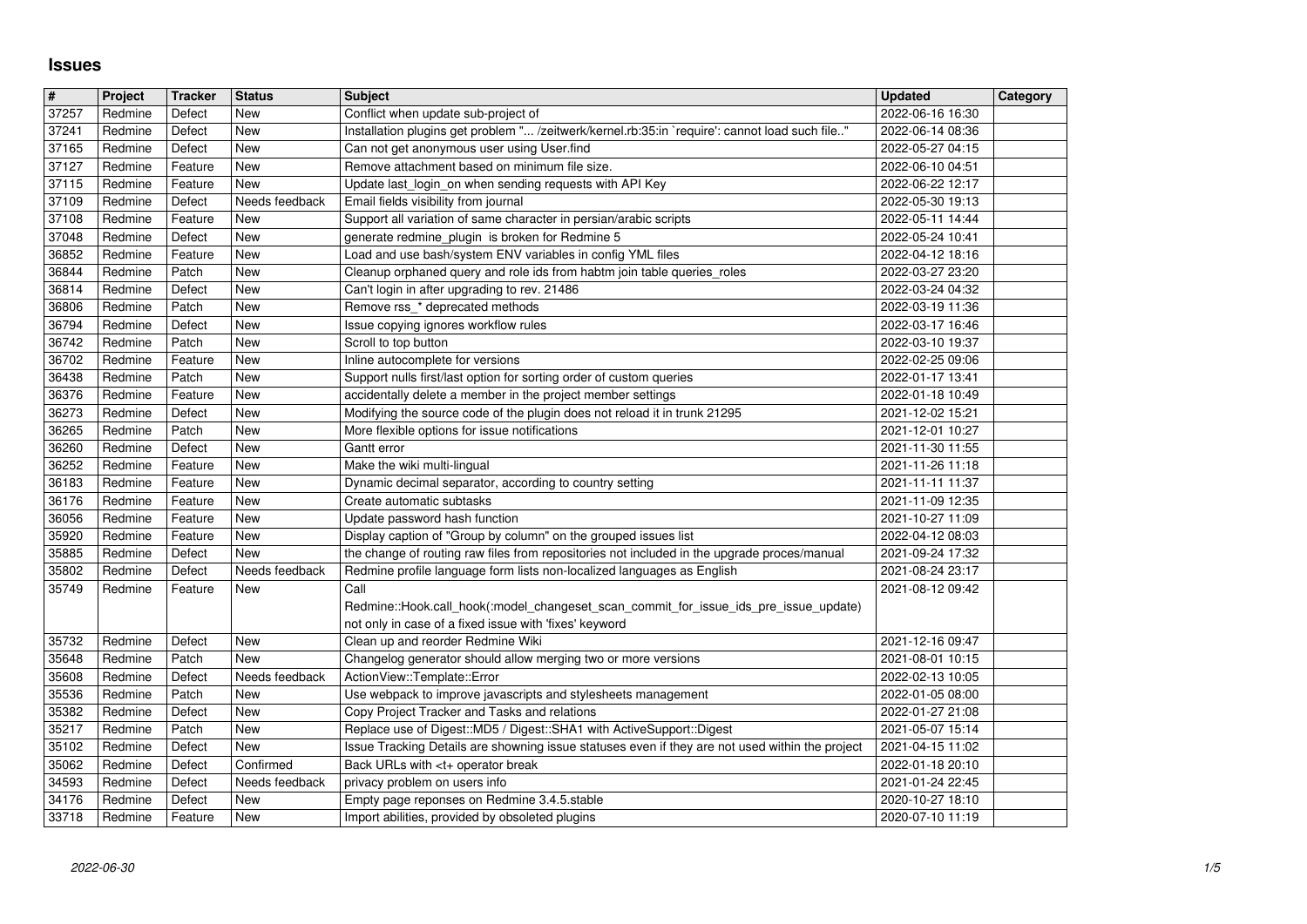| $\overline{\mathbf{H}}$ | Project            | <b>Tracker</b>     | <b>Status</b>           | <b>Subject</b>                                                                                                                                                                          | <b>Updated</b>                       | Category |
|-------------------------|--------------------|--------------------|-------------------------|-----------------------------------------------------------------------------------------------------------------------------------------------------------------------------------------|--------------------------------------|----------|
| 33674<br>33486          | Redmine<br>Redmine | Feature<br>Feature | New<br>New              | Cannot remove user from project when user is assigned to a group<br>When copying the task, I want to reflect the version change of the main task in the version of the 2020-06-02 15:09 | 2020-06-26 19:13                     |          |
|                         |                    |                    |                         | subtask<br>Issue File Column Attachment Link Error                                                                                                                                      |                                      |          |
| 33287<br>33286          | Redmine<br>Redmine | Defect<br>Feature  | Needs feedback<br>New   | Multiple issue ids in "Subject" filter                                                                                                                                                  | 2020-08-16 22:41<br>2020-04-10 09:56 |          |
| 33211                   | Redmine            | Patch              | New                     | Include block columns (ex: Description, Last notes) in CSV export when option "All columns" is<br>selected                                                                              | 2021-03-28 19:53                     |          |
| 32852                   | Redmine            | Defect             | Needs feedback          | Upgrading from Redmine v4.0.5 to v4.1.0 gives 2 errors                                                                                                                                  | 2020-02-05 06:39                     |          |
| 32844<br>32762          | Redmine<br>Redmine | Feature<br>Defect  | New<br>New              | The ability to change the 404 not found screen on each site<br>Unicode character fails edit Issue                                                                                       | 2020-01-20 12:29<br>2022-02-14 20:51 |          |
| 32612                   | Redmine            | Defect             | New                     | Distinct can be removed due to unique constraint in database                                                                                                                            | 2019-12-11 18:31                     |          |
| 32610<br>32558          | Redmine<br>Redmine | Defect<br>Defect   | New<br>New              | A inner join can be removed<br>Distinct can be removed                                                                                                                                  | 2019-12-11 18:24<br>2019-12-06 04:07 |          |
| 32484                   | Redmine            | Feature            | New                     | When a group is selected in the user custom field field, Enable the same handling as the user on                                                                                        | 2019-11-18 18:35                     |          |
| 32442                   | Redmine            | Defect             | New                     | the issue list screen.<br>Upgrade vom 2.x to 4.0.5 fails when invoking "rake db:migrate RAILS_ENV=production"                                                                           | 2019-11-10 16:12                     |          |
| 32420                   | Redmine            | Defect             | Needs feedback          | Issue redirect after login not working                                                                                                                                                  | 2020-10-27 16:12                     |          |
| 32312<br>31908          | Redmine<br>Redmine | Feature<br>Feature | New<br>New              | Disable auto selecting in top right Project filter<br>Do not load all projects in project jump box                                                                                      | 2019-10-21 09:53<br>2019-08-15 22:07 |          |
| 31886                   | Redmine            | Defect             | New                     | There is no limitation for the content of news                                                                                                                                          | 2019-08-13 07:41                     |          |
| 31831<br>31755          | Redmine<br>Redmine | Defect<br>Defect   | New<br>New              | Back url parse in validation<br>Couldn't download Redmine by curl in Debian buster                                                                                                      | 2019-08-01 10:49<br>2019-07-22 09:40 |          |
| 31725                   | Redmine            | Feature            | New                     | Start Redmine version numbering in reverse order (newer towards older) when submitting bugs                                                                                             | 2019-07-15 09:40                     |          |
| 31710                   | Redmine            | Defect             | New                     | on this instance<br>Assigned on search issues not ordered by name                                                                                                                       | 2019-07-11 20:43                     |          |
| 31449                   | Redmine            | Feature            | <b>New</b>              | Generate issue graphics                                                                                                                                                                 | 2019-05-31 00:11                     |          |
| 31381                   | Redmine            | Feature            | New                     | Find change status of issues at custom query                                                                                                                                            | 2019-05-19 16:53                     |          |
| 31341<br>31291          | Redmine<br>Redmine | Defect<br>Feature  | New<br>New              | install redmine on windows<br>how i can calcute custom field under subproject                                                                                                           | 2019-05-10 13:17<br>2019-05-03 02:19 |          |
| 31111                   | Redmine            | Defect             | New                     | About custom fields in List format or Key/value list format                                                                                                                             | 2019-03-28 21:22                     |          |
| 31006<br>30981          | Redmine<br>Redmine | Feature<br>Feature | New<br>New              | Add feature Webhook<br>Allow "New Member" modal to keep track of selected users between searches                                                                                        | 2020-09-18 12:00<br>2019-03-06 11:03 |          |
| 30069                   | Redmine            | Feature            | <b>New</b>              | Integrate Redmine with GitLab (or other free CI system for open source) to run tests                                                                                                    | 2020-04-18 13:22                     |          |
| 30055<br>29758          | Redmine<br>Redmine | Defect<br>Feature  | New<br><b>New</b>       | Keep it from one job to the next<br>Introduce optional pay per feature model of Redmine development                                                                                     | 2018-12-05 08:45<br>2018-10-13 01:54 |          |
| 29750                   | Redmine            | Feature            | New                     | Per project intergated IDE module with live collaboration support                                                                                                                       | 2018-10-09 17:59                     |          |
| 29664                   | Redmine            | Feature            | New                     | Webhook triggers in Redmine                                                                                                                                                             | 2022-04-08 10:31                     |          |
| 29588<br>29512          | Redmine<br>Redmine | Feature<br>Defect  | <b>New</b><br>Confirmed | There should be a way to avoid adding paragraph to a Textile block<br>Test failures with redmine-3.4.6.zip in development mode                                                          | 2018-09-11 23:59<br>2022-01-20 02:16 |          |
| 29511                   | Redmine            | Defect             | New                     | cpu 100%                                                                                                                                                                                | 2018-09-06 09:47                     |          |
| 28871<br>28807          | Redmine<br>Redmine | Defect<br>Defect   | New<br>New              | Adding the window AD activity directory to verify redmine permissions is failed<br>Cannot search in a case-insensitive manner                                                           | 2018-05-27 04:18<br>2018-05-28 04:39 |          |
| 28539                   | Redmine            | Feature            | New                     | journal query                                                                                                                                                                           | 2018-04-12 11:43                     |          |
|                         |                    |                    |                         |                                                                                                                                                                                         |                                      |          |
|                         |                    |                    |                         |                                                                                                                                                                                         |                                      |          |
|                         |                    |                    |                         |                                                                                                                                                                                         |                                      |          |
|                         |                    |                    |                         |                                                                                                                                                                                         |                                      |          |
|                         |                    |                    |                         |                                                                                                                                                                                         |                                      |          |
|                         |                    |                    |                         |                                                                                                                                                                                         |                                      |          |
|                         |                    |                    |                         |                                                                                                                                                                                         |                                      |          |
|                         |                    |                    |                         |                                                                                                                                                                                         |                                      |          |
|                         |                    |                    |                         |                                                                                                                                                                                         |                                      |          |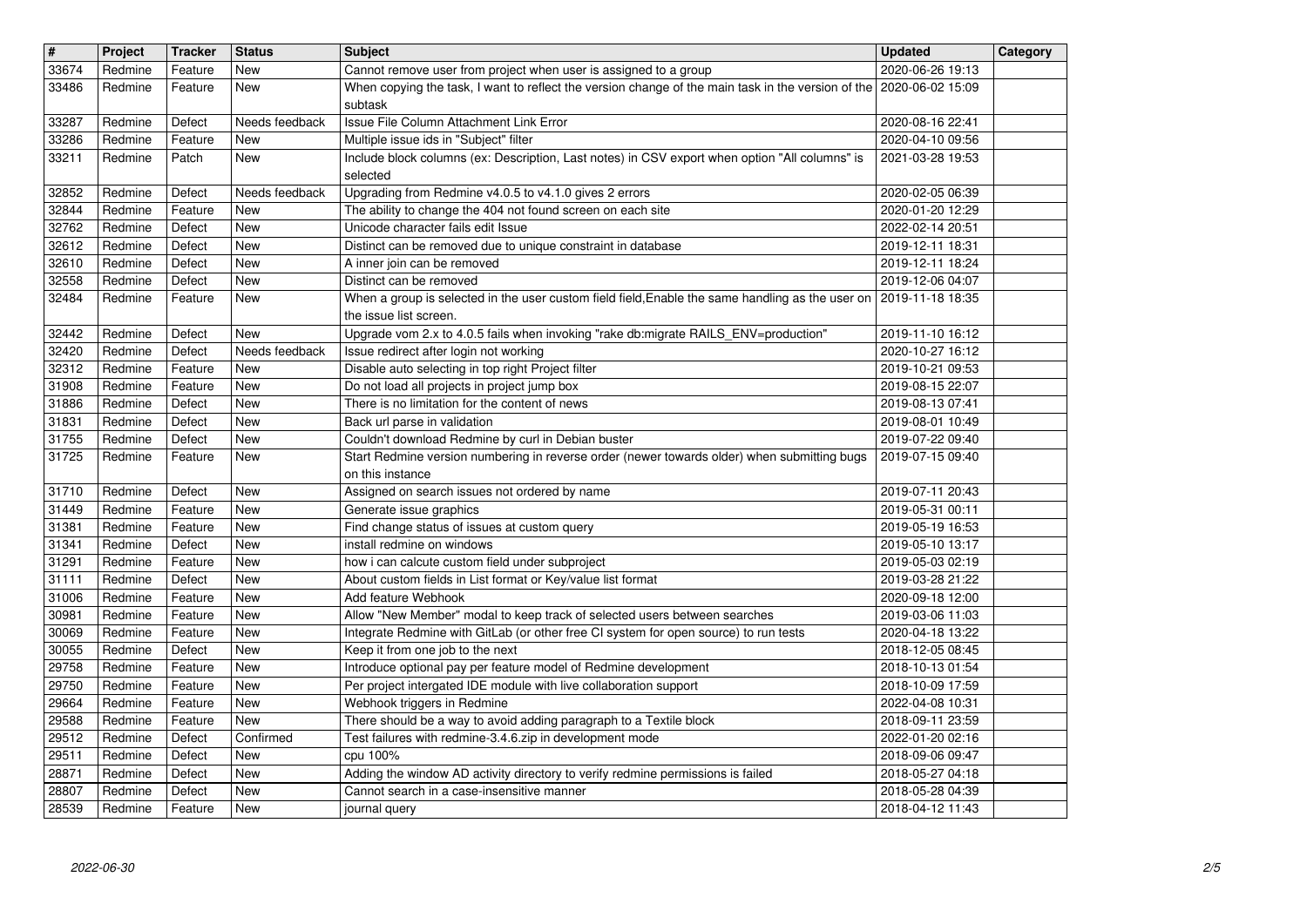| $\overline{\mathbf{H}}$ | Project            | <b>Tracker</b>     | <b>Status</b>            | <b>Subject</b>                                                                                                                                  | <b>Updated</b>                       | Category |
|-------------------------|--------------------|--------------------|--------------------------|-------------------------------------------------------------------------------------------------------------------------------------------------|--------------------------------------|----------|
| 28243                   | Redmine            | Patch              | New                      | Consistent interface for Principal.member_of and not_member_of                                                                                  | 2018-02-25 20:46                     |          |
| 28127                   | Redmine            | Defect             | <b>New</b>               | It is impossible to filter the trackers by project in the XML/REST-API                                                                          | 2019-03-27 00:28                     |          |
| 28111<br>28105          | Redmine<br>Redmine | Defect<br>Feature  | <b>New</b><br><b>New</b> | Redmine Permissions - option to combine "Non member" role with others<br>Portfolio managment                                                    | 2018-01-31 11:58<br>2018-02-27 13:01 |          |
| 28078                   | Redmine            | Defect             | New                      | Workflows inconsistencies when removing "add/edit issue" permission to a role which already                                                     | 2018-01-25 18:14                     |          |
|                         |                    |                    |                          | has a workflow defined                                                                                                                          |                                      |          |
| 28069                   | Redmine            | Defect             | <b>New</b>               | Queries 403 error if query author is not in the roles list                                                                                      | 2018-01-25 10:44                     |          |
| 28008<br>27990          | Redmine<br>Redmine | Feature<br>Defect  | <b>New</b><br>New        | Easier way to put a hyperlink to a network folder in the comments<br>Roadmap Issues null on selection of version custom field                   | 2018-01-17 21:01<br>2018-02-04 15:40 |          |
| 27902                   | Redmine            | Defect             | <b>New</b>               | Overview page is very slow for private projects with large number of members                                                                    | 2020-08-21 09:50                     |          |
| 27693                   | Redmine            | Defect             | <b>New</b>               | In queries, operator "Any" should be "Not empty"                                                                                                | 2017-12-27 17:07                     |          |
| 27381                   | Redmine            | Feature            | <b>New</b>               | % Complete respond to status change in UI                                                                                                       | 2017-11-05 09:22                     |          |
| 27199<br>27126          | Redmine<br>Redmine | Feature<br>Defect  | New<br>Needs feedback    | add log date to issue list filter<br>Breadcrumbs and Drop-down List corrupted                                                                   | 2017-10-16 09:23<br>2017-12-01 13:30 |          |
| 27067                   | Redmine            | Defect             | Needs feedback           | Missed task for redmine:plugins:test                                                                                                            | 2017-09-25 05:44                     |          |
| 26847                   | Redmine            | Feature            | New                      | implement an upgrade script                                                                                                                     | 2017-09-06 22:32                     |          |
| 26685                   | Redmine            | Patch              | New                      | Check of child classes of all levels is added for Redmine::SubclassFactory::ClassMethods                                                        | 2017-08-14 17:01                     |          |
| 26521                   | Redmine            | Feature            | Needs feedback           | Identify over-allocated resource                                                                                                                | 2019-09-03 09:02                     |          |
| 26508<br>26105          | Redmine<br>Redmine | Defect<br>Feature  | Needs feedback<br>New    | excel have wrong column name at custom field<br>Update Redmine Brand                                                                            | 2017-08-23 09:43<br>2017-06-06 18:29 |          |
| 25747                   | Redmine            | Feature            | <b>New</b>               | Spent time - CUSTOM fields - edit permission - WEB UI vs. API access                                                                            | 2019-05-14 22:05                     |          |
| 25647                   | Redmine            | Feature            | <b>New</b>               | Max Character Length of Fields e.g. Roles, etc.                                                                                                 | 2017-04-20 11:42                     |          |
| 25561                   | Redmine            | Feature            | Reopened                 | Issues are not tasks: please split them                                                                                                         | 2017-04-10 13:16                     |          |
| 25383                   | Redmine            | Feature            | New                      | A feature to add (signature / date)                                                                                                             | 2017-04-19 17:22                     |          |
| 25342                   | Redmine            | Defect             | Needs feedback           | ActionView::Template::Error (undefined method `accessor' for<br># <activerecord::type::value:0xa91ee78>):</activerecord::type::value:0xa91ee78> | 2018-09-07 22:10                     |          |
| 25222                   | Redmine            | Defect             | Needs feedback           | 404 error when visiting project's repository tab without a main repository                                                                      | 2017-02-28 21:09                     |          |
| 25141                   | Redmine            | Defect             | New                      | Changing the scope and resetting the position of an acts_as_positioned object inserts it at the                                                 | 2017-02-21 16:46                     |          |
|                         |                    |                    |                          | one-before-last position                                                                                                                        |                                      |          |
| 25082                   | Redmine            | Feature            | <b>New</b>               | Make issue totals checkbox visible per custom field                                                                                             | 2017-02-15 16:11                     |          |
| 25010<br>24477          | Redmine<br>Redmine | Feature<br>Feature | <b>New</b><br>New        | Assign ticket to role instead of group<br>CSV export feature for thousand of issues                                                             | 2017-02-06 10:58<br>2016-11-28 19:50 |          |
| 24426                   | Redmine            | Defect             | <b>New</b>               | sqlserver2014:chang issues parentld success but view is wrong                                                                                   | 2016-11-24 07:47                     |          |
| 24152                   | Redmine            | Feature            | <b>New</b>               | Locale independent number settings                                                                                                              | 2017-03-02 18:51                     |          |
| 23889                   | Redmine            | Feature            | <b>New</b>               | Assign ticket (SCRUM bug, issue etc.) to multiple projects                                                                                      | 2016-09-22 09:00                     |          |
| 23595<br>23581          | Redmine<br>Redmine | Feature<br>Feature | <b>New</b><br>New        | Check for Redmine new version<br>Query class inheritance                                                                                        | 2016-08-16 16:08<br>2016-08-12 17:21 |          |
| 23131                   | Redmine            | Feature            | Reopened                 | Plugin load order defined by inter-plugin dependencies                                                                                          | 2016-10-20 10:26                     |          |
| 22173                   | Redmine            | Feature            | New                      | xls export with issue URL                                                                                                                       | 2016-03-15 03:47                     |          |
| 21958                   | Redmine            | Feature            | New                      | Automatical reverse links to wiki/forums from issues                                                                                            | 2016-02-05 08:06                     |          |
| $\sqrt{21783}$          | Redmine            | Feature            | New                      | Custom reports from SQL query                                                                                                                   | 2016-01-22 07:01                     |          |
| 21770<br>21550          | Redmine<br>Redmine | Defect<br>Patch    | New<br>Needs feedback    | Preview does not work on non-ascii data input<br>New option in html redmine link parsing - attachments                                          | 2016-01-21 09:49<br>2016-01-15 07:58 |          |
|                         |                    |                    |                          |                                                                                                                                                 |                                      |          |
|                         |                    |                    |                          |                                                                                                                                                 |                                      |          |
|                         |                    |                    |                          |                                                                                                                                                 |                                      |          |
|                         |                    |                    |                          |                                                                                                                                                 |                                      |          |
|                         |                    |                    |                          |                                                                                                                                                 |                                      |          |
|                         |                    |                    |                          |                                                                                                                                                 |                                      |          |
|                         |                    |                    |                          |                                                                                                                                                 |                                      |          |
|                         |                    |                    |                          |                                                                                                                                                 |                                      |          |
|                         |                    |                    |                          |                                                                                                                                                 |                                      |          |
|                         |                    |                    |                          |                                                                                                                                                 |                                      |          |
|                         |                    |                    |                          |                                                                                                                                                 |                                      |          |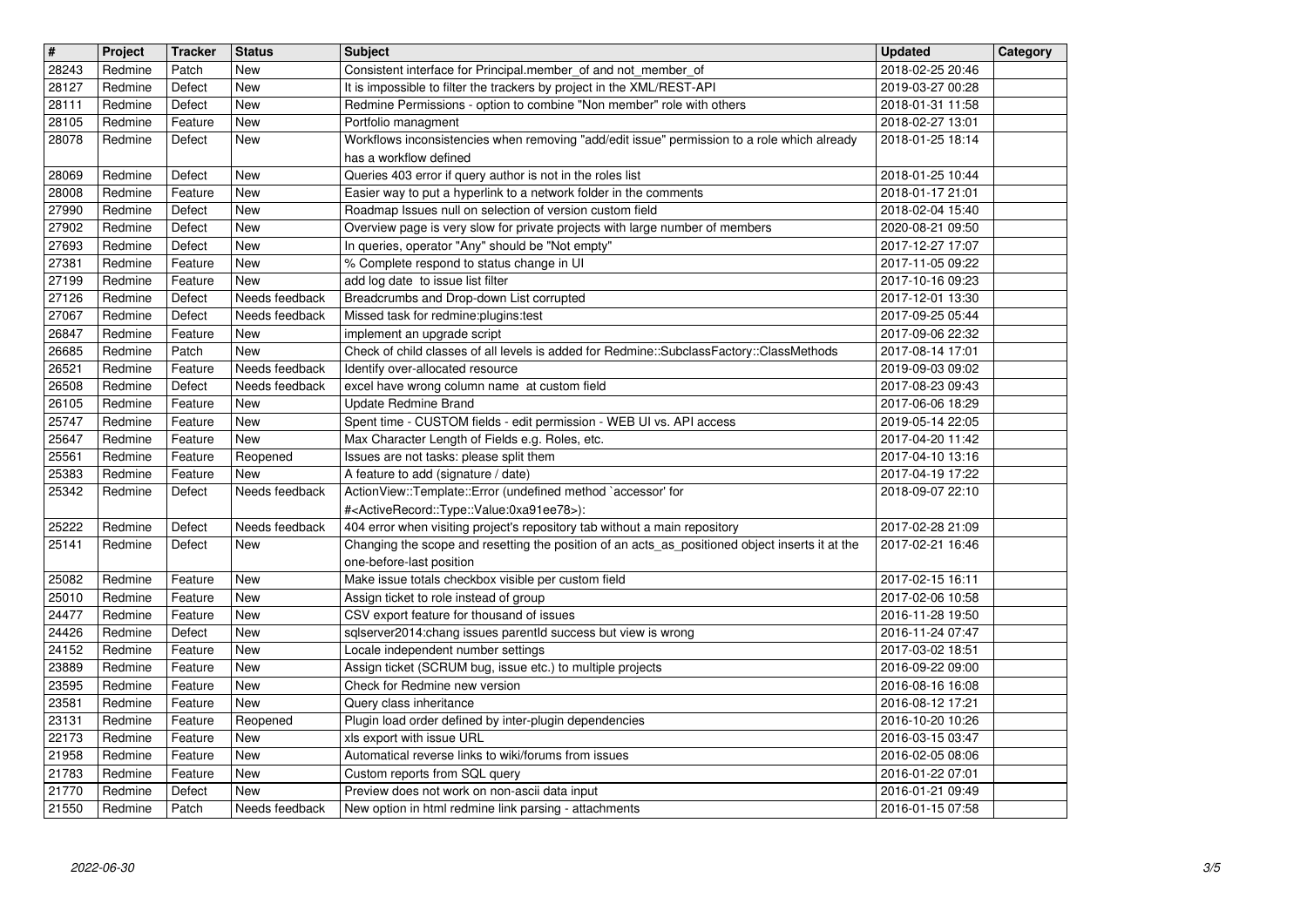| $\overline{\mathbf{H}}$ | Project            | <b>Tracker</b>     | <b>Status</b>                | <b>Subject</b>                                                                                                                                       | <b>Updated</b>                       | Category |
|-------------------------|--------------------|--------------------|------------------------------|------------------------------------------------------------------------------------------------------------------------------------------------------|--------------------------------------|----------|
| 20547<br>20482          | Redmine<br>Redmine | Defect<br>Feature  | <b>New</b><br>Needs feedback | Exporting CSV with multiple tabs open can export wrong view<br>Super admin with more than one admin                                                  | 2015-08-17 15:47<br>2015-09-04 04:00 |          |
| 20153                   | Redmine            | Defect             | Needs feedback               | Ajax indicator ajaxComplete/ajaxStop do not fire at (document).ready                                                                                 | 2015-07-22 01:59                     |          |
| 20124                   | Redmine            | Patch              | <b>New</b>                   | Query option, The sql for field to allow groups option.                                                                                              | 2016-02-18 15:17                     |          |
| 20042<br>19850          | Redmine<br>Redmine | Defect<br>Feature  | Needs feedback<br><b>New</b> | A test fail when running it with PostgreSQL<br>Quote multiple comments                                                                               | 2021-01-18 09:00<br>2015-05-15 10:18 |          |
| 19629                   | Redmine            | Feature            | <b>New</b>                   | Flags in Issue list                                                                                                                                  | 2015-04-15 12:25                     |          |
| 19174                   | Redmine            | Defect             | Needs feedback               | db migrate error from old version to 2.6<br>Slow rendering pages with many small macros                                                              | 2015-03-26 11:41<br>2015-01-23 00:37 |          |
| 18914<br>18677          | Redmine<br>Redmine | Defect<br>Feature  | <b>New</b><br><b>New</b>     | Planning module                                                                                                                                      | 2014-12-18 09:40                     |          |
| 18618                   | Redmine            | Feature            | <b>New</b>                   | watch users by managers                                                                                                                              | 2015-04-14 19:24                     |          |
| 18342<br>18325          | Redmine<br>Redmine | Feature<br>Feature | <b>New</b><br>New            | Enhanced issue filter<br>Request approval                                                                                                            | 2015-04-10 20:21<br>2018-03-15 00:43 |          |
| 18220                   | Redmine            | Feature            | <b>New</b>                   | Allow Redmine to run as a Rails Engine                                                                                                               | 2014-12-09 15:17                     |          |
| 18201                   | Redmine            | Defect             | <b>New</b>                   | Internal server error (500): invalid byte sequence in UTF-8                                                                                          | 2014-11-05 10:10                     |          |
| 17844<br>17770          | Redmine<br>Redmine | Feature<br>Defect  | <b>New</b><br>New            | A help intercept or better options<br>very simple fix: that causes many sites to break, and much confusion - incorrect use of .js                    | 2014-09-12 08:01<br>2017-12-03 19:24 |          |
|                         |                    |                    |                              | suffix                                                                                                                                               |                                      |          |
| 17743                   | Redmine            | Feature            | <b>New</b>                   | Export a project as static HTML                                                                                                                      | 2022-01-27 11:47                     |          |
| 17689<br>17520          | Redmine<br>Redmine | Feature<br>Defect  | <b>New</b><br><b>New</b>     | De-List or cleraly mark commercial plugins<br>When I edit a saved Query I lose my project focus                                                      | 2014-08-28 11:06<br>2014-08-19 05:55 |          |
| 16314                   | Redmine            | Patch              | <b>New</b>                   | Redirect back is overheated                                                                                                                          | 2014-04-04 10:05                     |          |
| 16299<br>16101          | Redmine<br>Redmine | Defect<br>Feature  | Needs feedback<br><b>New</b> | Custom Issue field is not saved while issue is created<br>Sticky filters for all queries in project                                                  | 2015-07-01 19:55<br>2014-02-14 16:28 |          |
| 15544                   | Redmine            | Feature            | <b>New</b>                   | Queries: Issues with "RegEx"                                                                                                                         | 2013-11-26 12:48                     |          |
| 15390                   | Redmine            | Patch              | <b>New</b>                   | Simple Redmine Sub-directory Support                                                                                                                 | 2013-11-19 05:27                     |          |
| 15019<br>14936          | Redmine<br>Redmine | Feature<br>Feature | New<br><b>New</b>            | Reusable custom queries<br>Use a stable and modifiable data structure for jsToolbar elements                                                         | 2013-10-01 14:00<br>2013-10-27 14:38 |          |
| 14860                   | Redmine            | Feature            | <b>New</b>                   | Automatic local export .csv file                                                                                                                     | 2013-09-21 15:14                     |          |
| 14706                   | Redmine            | Defect             | <b>New</b>                   | Sometimes pages are slow                                                                                                                             | 2013-08-20 11:23                     |          |
| 14392<br>14322          | Redmine<br>Redmine | Feature<br>Feature | <b>New</b><br><b>New</b>     | html5 desktop notification for (watched) events if logged in<br>Excel Export as XML (instead of csv) to support export of fields containing NewLines | 2013-07-09 04:16<br>2013-06-29 08:44 |          |
| 14259                   | Redmine            | Defect             | <b>New</b>                   | sub project show position problem                                                                                                                    | 2013-06-15 18:15                     |          |
| 14203                   | Redmine            | Defect             | <b>New</b>                   | Add support for the 'notes://' protocol handler                                                                                                      | 2013-10-14 11:54                     |          |
| 13834<br>13824          | Redmine<br>Redmine | Feature<br>Feature | <b>New</b><br>New            | Can we change the jquery file with other versions<br>Project identifier for greek + cyrillic glyphs                                                  | 2013-04-30 07:18<br>2013-04-22 18:20 |          |
| 13635                   | Redmine            | Feature            | <b>New</b>                   | Filtering issues by comparing two custom fields against each other                                                                                   | 2013-04-01 09:57                     |          |
| 13533                   | Redmine            | Feature            | <b>New</b>                   | Concept for controlling visibility of users                                                                                                          | 2015-02-26 12:46                     |          |
| 13524<br>13484          | Redmine<br>Redmine | Feature<br>Defect  | New<br>New                   | Graphic selection for main header through settings page<br>restricted access folder in a redmine project                                             | 2013-03-20 18:42<br>2013-03-15 13:49 |          |
| 13334                   | Redmine            | Feature            | New                          | Custom Fields mod. before commit to db                                                                                                               | 2013-03-01 19:16                     |          |
| 13290<br>13189          | Redmine<br>Redmine | Defect<br>Defect   | New<br>New                   | Internal Error instead login screen when anonymous user is redirected to wiki page<br>Redmine version in trunk should be based on next major release | 2013-02-26 10:26<br>2013-03-11 20:26 |          |
|                         |                    |                    |                              |                                                                                                                                                      |                                      |          |
|                         |                    |                    |                              |                                                                                                                                                      |                                      |          |
|                         |                    |                    |                              |                                                                                                                                                      |                                      |          |
|                         |                    |                    |                              |                                                                                                                                                      |                                      |          |
|                         |                    |                    |                              |                                                                                                                                                      |                                      |          |
|                         |                    |                    |                              |                                                                                                                                                      |                                      |          |
|                         |                    |                    |                              |                                                                                                                                                      |                                      |          |
|                         |                    |                    |                              |                                                                                                                                                      |                                      |          |
|                         |                    |                    |                              |                                                                                                                                                      |                                      |          |
|                         |                    |                    |                              |                                                                                                                                                      |                                      |          |